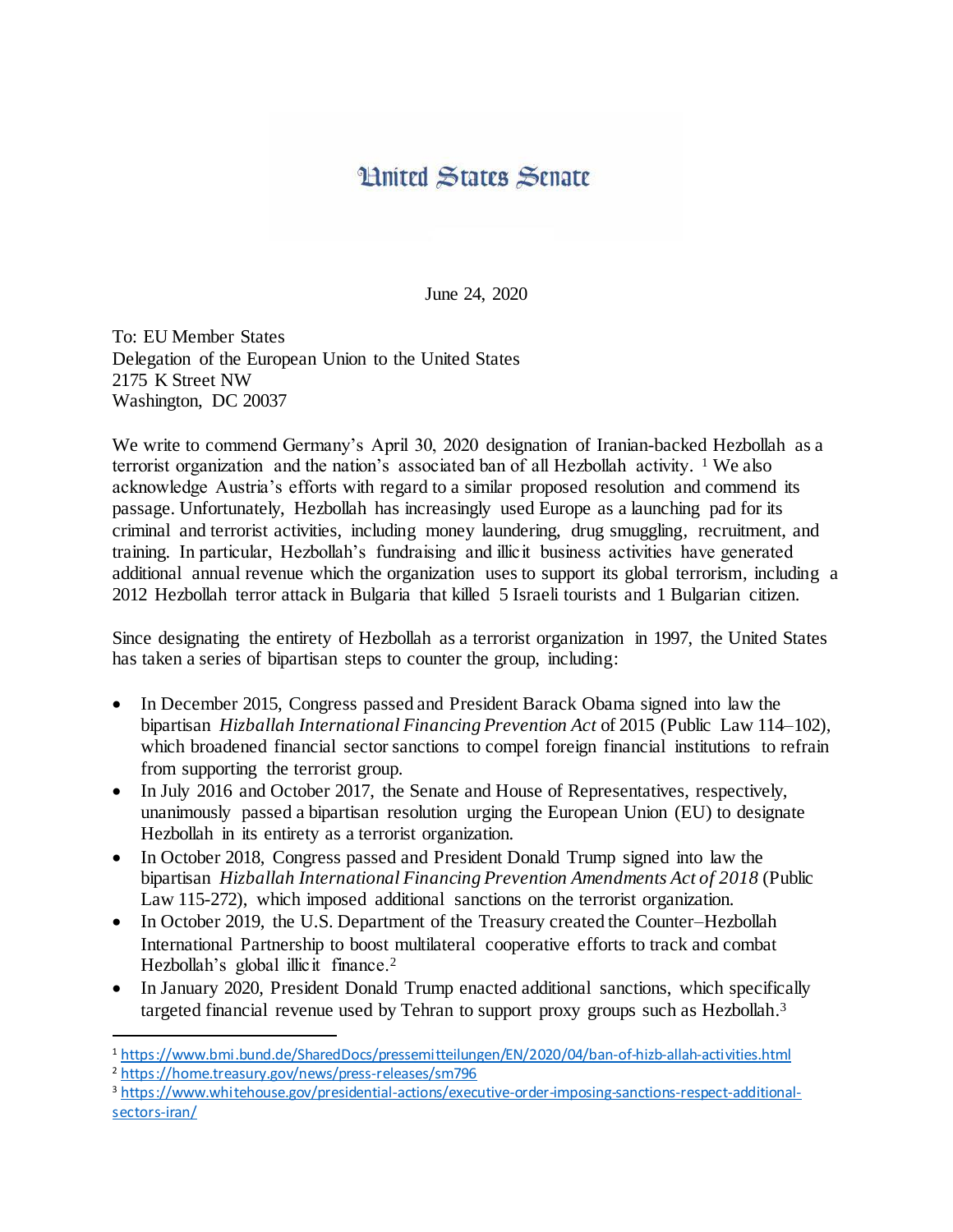The United States remains dedicated to combating global terrorism and its enablers, and we encourage our allies and partners to join in this effort. We appreciate the EU's efforts to counter Hezbollah since it designated Hezbollah's military wing as a terrorist organization in 2013, as well as its continued cooperation with the U.S. in thwarting Hezbollah's illicit activities. To build on these efforts, we strongly urge the EU to designate the entirety of Hezbollah as a terrorist organization. In addition to the United States, Canada, the Gulf Cooperation Council, and the Arab League, as well as several other individual countries, have taken this step. We also continue to welcome action by individual member states to enact a formal terror designation of Hezbollah in its entirety and ban its activities within their borders.

We look forward to continuing an open discussion on joint cooperation in the common fight against global terrorism.

Sincerely,

Harsha Hackburn

Marsha Blackburn Jacky Rosen

Wsen

United States Senator United States Senator

Ted Cruz Mike Braun

Dianne Feinstein Ron Wyden

Edward & Markey

Edward J. Markey Richard Blumenthal

Mike Braun

United States Senator United States Senator

Ron Wyden

United States Senator United States Senator

Richard Blemen Rep

United States Senator United States Senator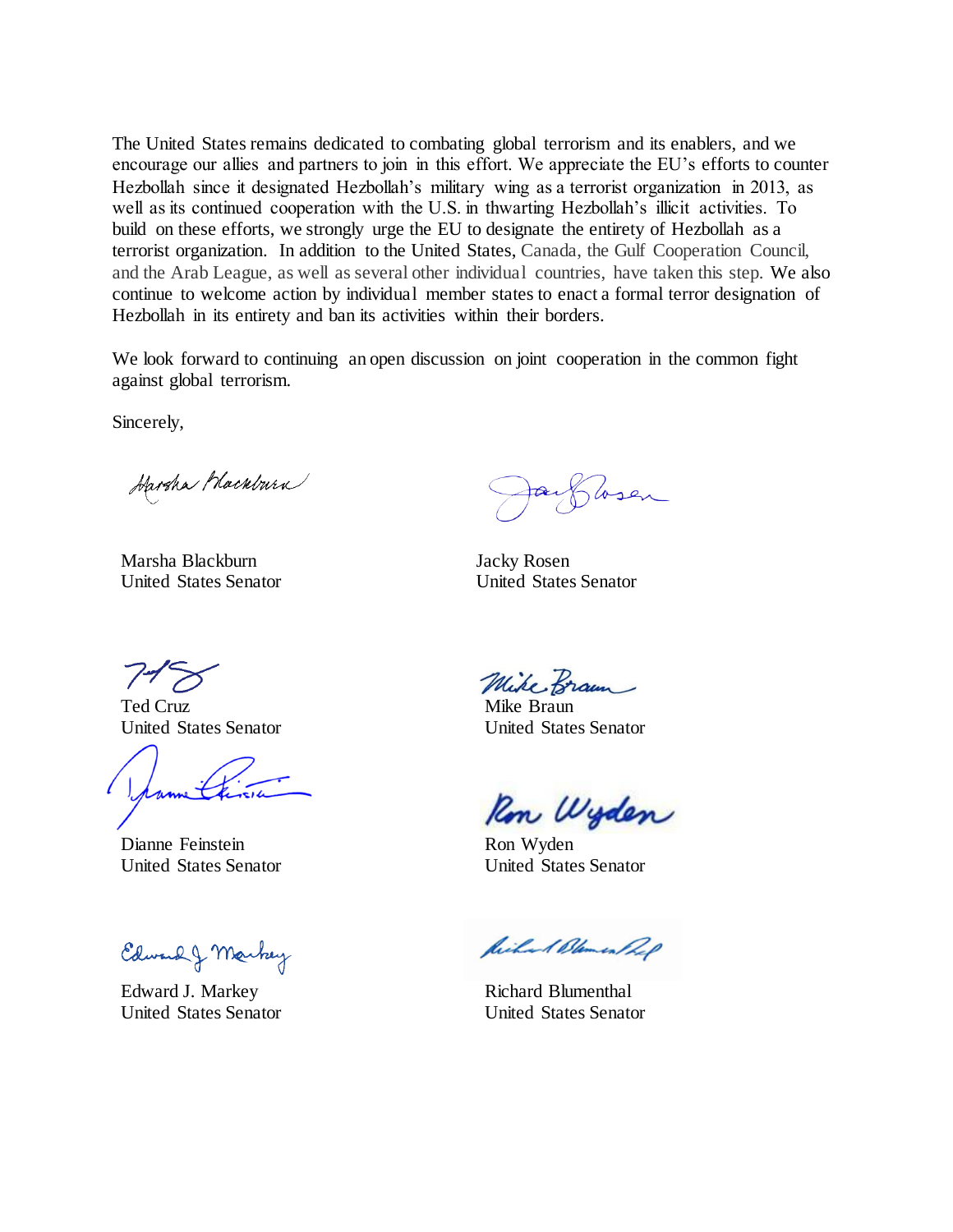Heir Lumer

Kevin Cramer John Hoeven

ohn:

United States Senator United States Senator

Tom Cott

Tom Cotton Cory Gardner

or d

United States Senator United States Senator

M.M

Marco Rubio Joni K. Ernst United States Senator United States Senator

John Barrasso Benjamin L. Cardin

Kelly Loeffler United States Senator

Ted Deutch Lee Zeldin

foni K Anot

Benjamin L-Cardin

United States Senator United States Senator

 $\not\prec \not\sim\neq$ 

Member of Congress **Member of Congress** Member of Congress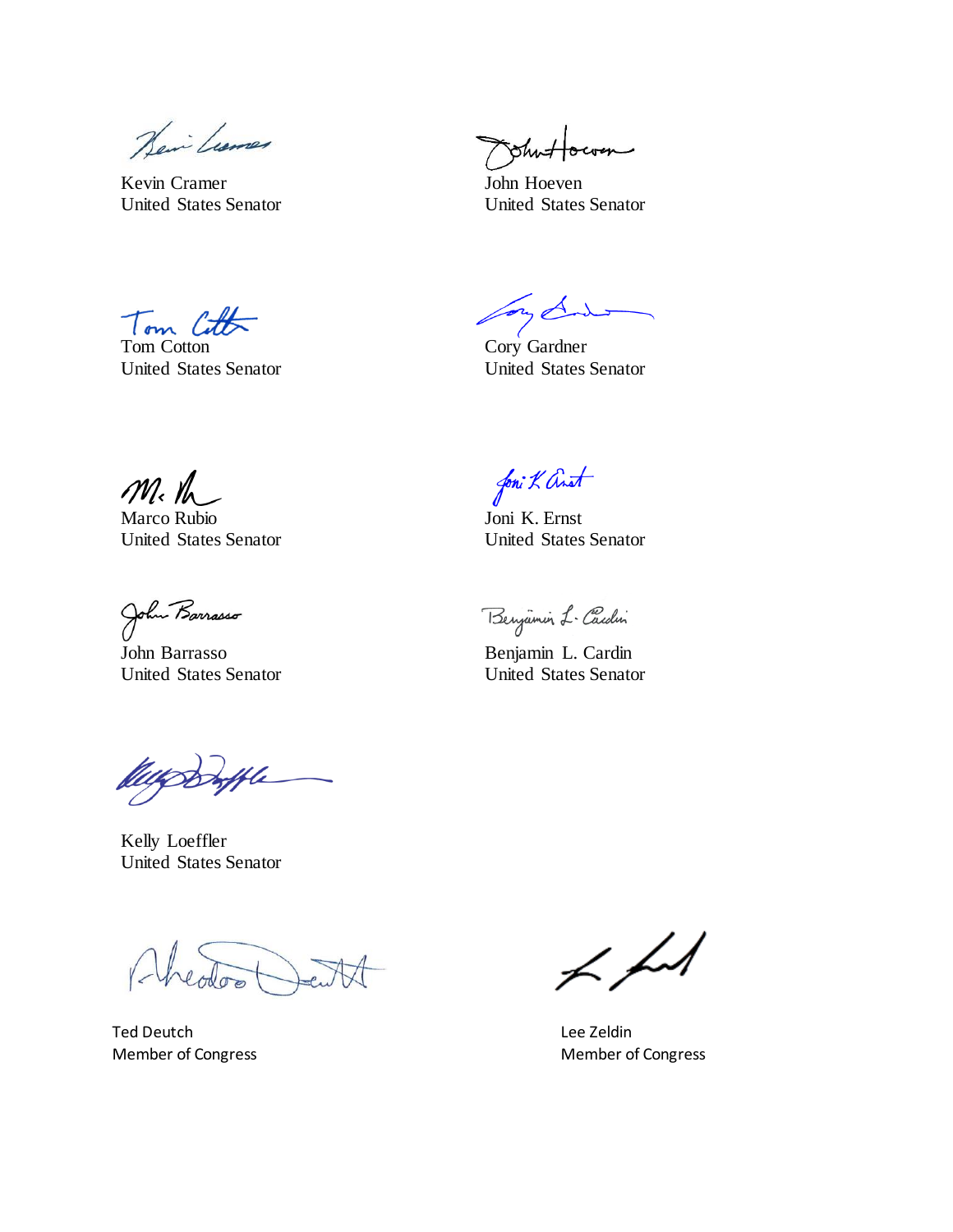Grace Meng Grace Meng Gus Bilirakis

Member of Congress Member of Congress Member of Congress

Kathleen M. Rice **View Accounts and Accounts** and Accounts and Accounts and Accounts and Accounts and Accounts and Accounts and Accounts and Accounts and Accounts and Accounts and Accounts and Accounts and Accounts and Acc

JogWilson

Member of Congress **Member of Congress** Member of Congress

Lois Frankel

Lois Frankel **Peter T. King.** 

lete tom

Member of Congress Member of Congress Member of Congress

Brad Sherman Glenn Grothman Glenn Grothman

Glenn Grothman

Member of Congress Member of Congress Member of Congress